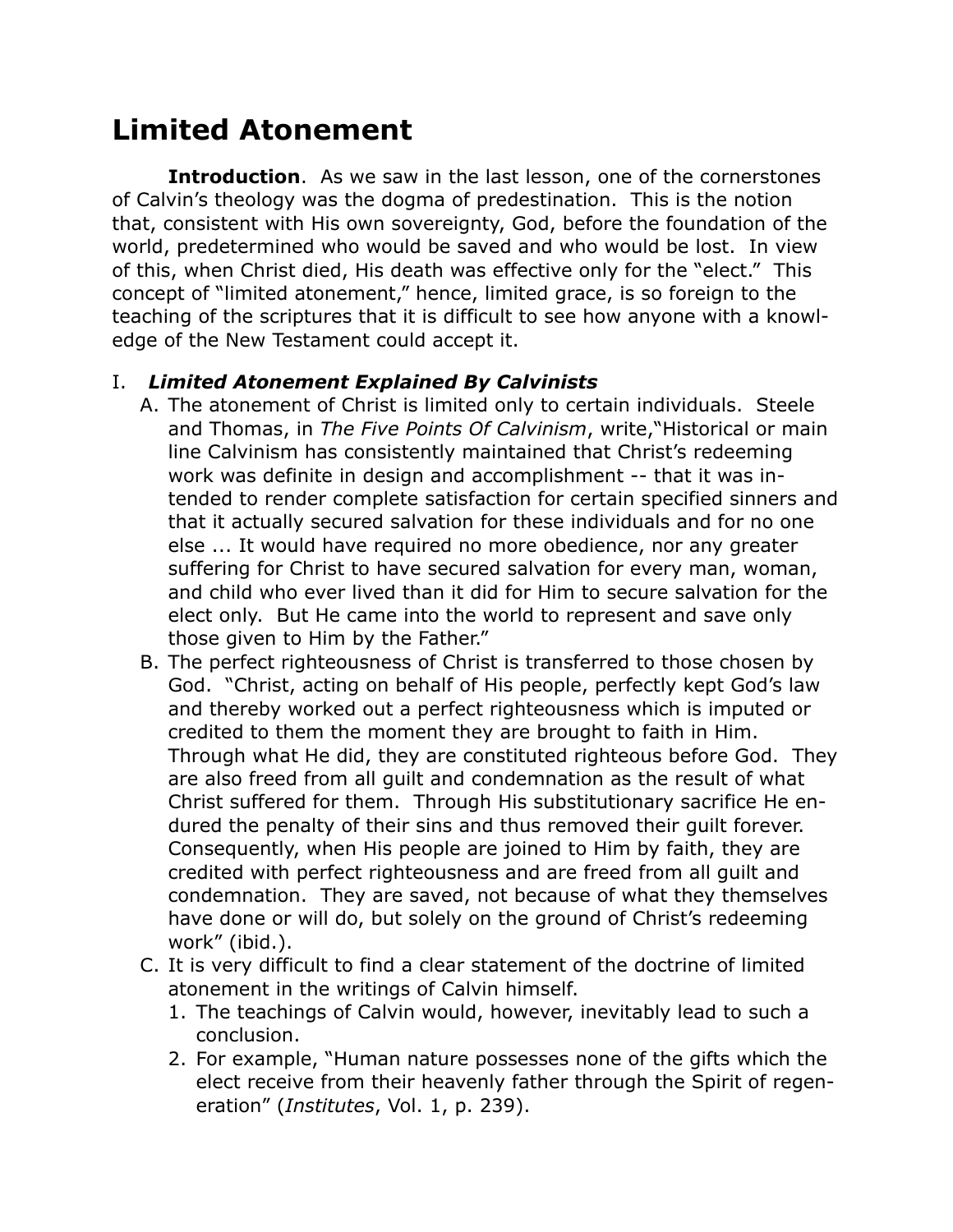- D. One can fully and fairly infer the doctrine from the teachings of Calvin about the elect and about Jesus' death for them.
	- 1. In chapter 16 of book II, Calvin teaches what Jesus did in redemption, but from his other teaching, we know that all the things Jesus accomplished to save the lost were things that only the elect will enjoy.
	- 2. Since the elect were predestined by God before eternity, and the number is fixed and cannot be changed, then these are the only ones who will or can receive the saving benefits of His blood.
	- 3. Since the death and redemption of Jesus were also planned by God and foreordained, they were foreordained for the elect.
	- 4. According to Calvin's doctrine regarding the elect, God would not have provided salvation in Christ and then allow men to respond to it. God would have predetermined it all. Therefore the atonement of Christ was limited to the elect from eternity.
- E. The imprint of Calvinism on the religious world is not that this system of theology is always accepted in it purest form; it is not.
	- 1. Nevertheless, many who reject its basic doctrines have unwittingly accepted the logical conclusions which spring from these original propositions. Such is true with the doctrine of Limited Atonement.
	- 2. Most Bible students oppose this doctrine which affirms that Christ did not die for everyone. However, the offspring born by this doctrine has been accepted by many.
	- 3. The dogma of salvation by faith "only" and the concept that God does not put sins to the account of a Christian are two of the faulty conclusions derived from this fundamental tenet of Calvinism. If the root of the tree is bad, then the branches and fruit will likewise be faulty. Such is true with Calvinism.

## II. *Proof Texts Examined*

- A. "The Lord hath laid on Him the iniquity of us all" (Isaiah 53:6).
	- 1. Calvin says that the "all" is the elect.
	- 2. This is an improper and vague interpretation of "all men" in Isaiah 53. The death of Christ was for every man (Hebrews 2:9).
	- 3. Christ died for as many as were under the consequence of Adam's sin (Romans 5). Think about the statement in 1 Corinthians 15:22. To make these two "all's" mean two different "all's" is to do violence to the verse. If the first "all" is the elect, then did the non-elect die in Adam? The balance of the verse between Adam and Christ demands that the "all's" be equivalent.
	- 4. Calvinists fail to distinguish between the provision and application of the atonement. Atonement is provided for all, but the choice is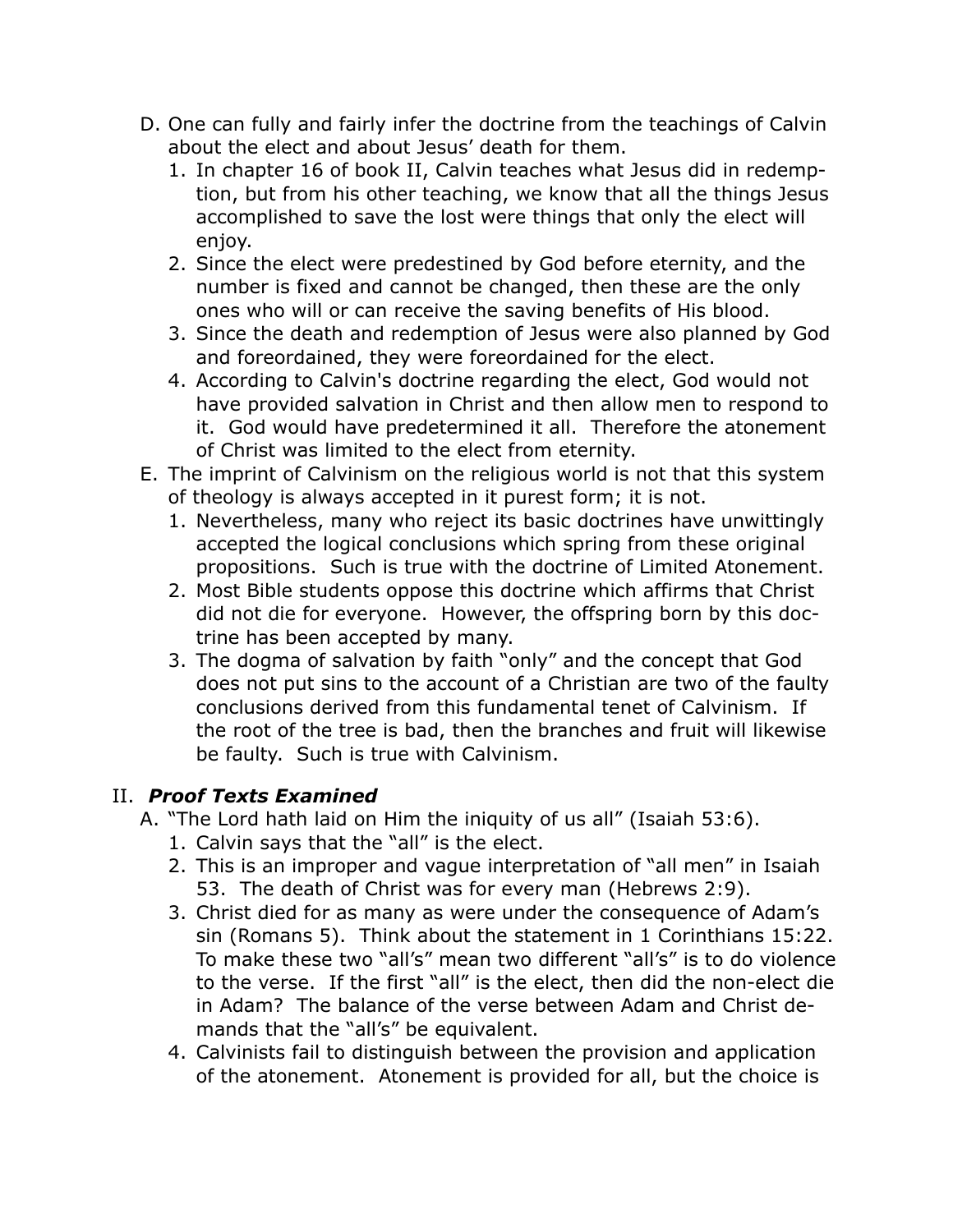for every man. "Whosoever will, let him take the water of life freely" (Revelation 22:17).

- B. "Thou shalt call His name Jesus, for he that shall save his people from their sins" (Matthew 1:21).
	- 1. His people are the elect.
	- 2. Yet Jesus Himself said that He came to seek and to save the lost (Luke 19:10).
	- 3. Jesus cried to Jerusalem in Matthew 23:37-38. Was Jesus trying to gather those who could not come? What He said was, "Ye would not."

## III. *Other Arguments To Consider*

- A. A number of passages teach that Christ's atonement has been provided for all men, not just the predestined elect. Remember the point made earlier, that Calvinism fails to distinguish between the provision of atonement and the appropriation of atonement. As we study these passages we will note Calvin's explanation of them, if he has one.
- B. If limited atonement is true then there is no need to preach the gospel to every creature (Mark 16:15-16).
	- 1. In Book II, chapter 14 Calvin argues, using Augustine's words, that the gospel is preached to all in order to find the elect. "Because we know not who belongs to the number of the predestinated, or does not belong, our desire ought to be that all may be saved; and hence every person we meet, we will desire to be with us a partaker of peace. But our peace will rest upon the sons of peace" (*Institutes*, Vol. 2, p. 238).
	- 2. Jesus said, "He that believeth and is baptized shall be saved; he that believeth not shall be damned." Jesus makes the difference between salvation and damnation a matter of whether one believes the gospel or not (cf. Romans 1:16-17), whether one repents or not (Luke 13:3, 5) and whether one is born again or not (John 3:3-5).
	- 3. Jesus also taught that everyone is taught of the Father. "Everyone that hath heard and hath learned cometh unto me" (John 6:44-45). The thing Jesus says makes the difference between people is how they choose to respond to the teaching, not whether they were elect in eternity or not.
- C. If God is not willing that any should perish, then why did He consign a large number of people, without regard to anything they did, to perish
	- (2 Peter 3:9)? Why is the atonement limited?
	- 1. Calvin responds that the answer to the problem is found in the second half of the verse, "For His will that they should come to repentance cannot be used in any other sense than that which is uniformly employed. Conversion is undoubtedly in the hand of God,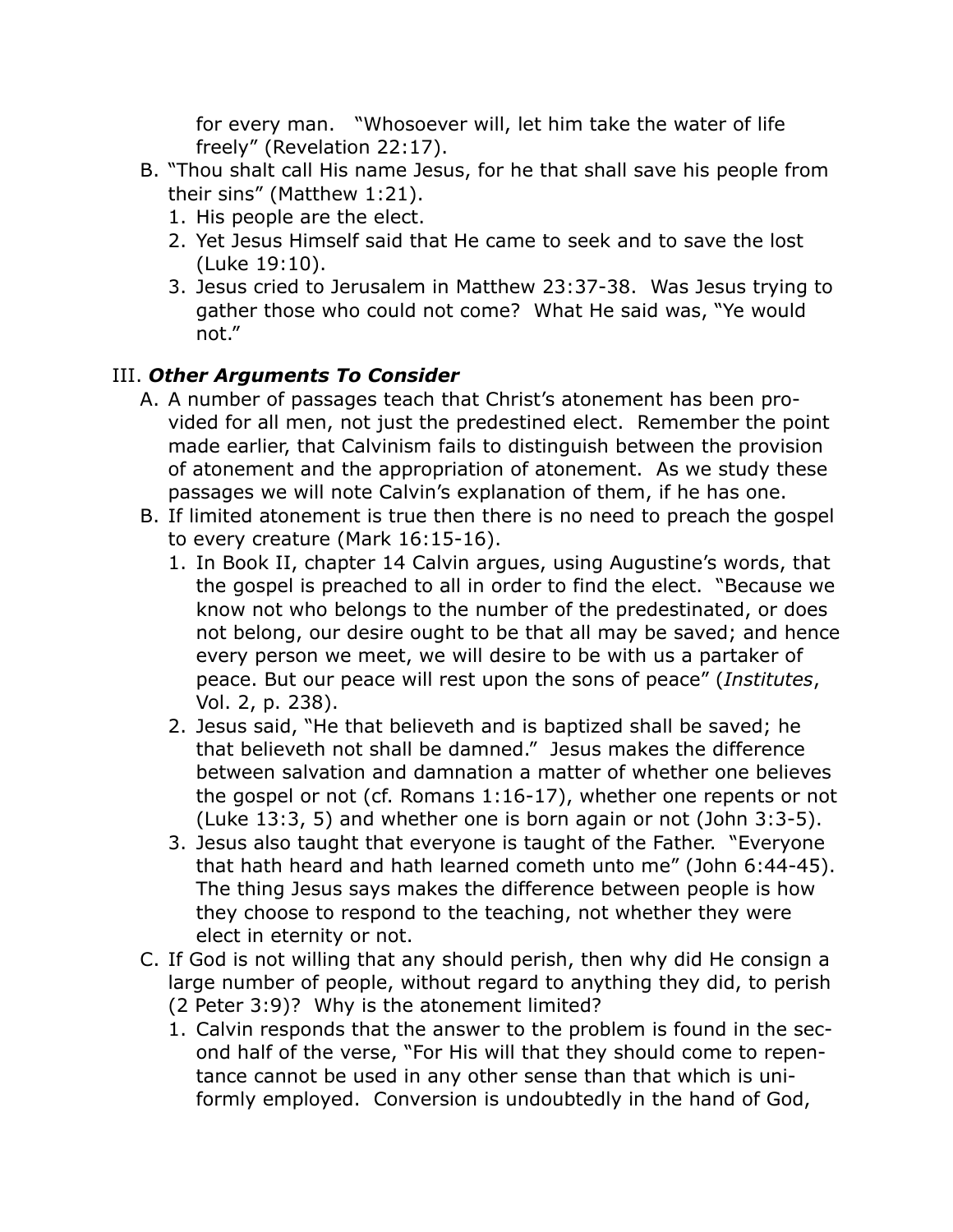whether He designs to convert all can be learned from Himself, when He promises that He will give some a heart of flesh, and leave to others a heart of stone (Ezekiel 36:26)."

- 2. Basically Calvin argues that repentance is limited to those whom God directly influences through the operation of His Spirit. "But I hold that no man approaches God unless previously influenced from above. And if repentance were placed at the will of man, Paul would not say, 'If perhaps God may grant them repentance leading to the knowledge of the truth' (2 Timothy 2:25)" (*Institutes*, Vol. 2, pp. 255-256).
- 3. Therefore the "all men" that God would have to be saved are the "all men" whom God moves to repent.
- 4. It should be clear that Calvin constantly begs the question and interprets every verse by his assumptions.
- 5. When he reads of God giving someone a heart of stone, he thinks only of God's doing such a thing directly without using means. If God gives someone repentance, it is only by a direct operation of the Spirit.
- D. If God would have all men to be saved and come to the knowledge of the truth (1 Timothy 2:3-4), why is the atonement is limited?
	- 1. Calvin's interpretation is simply that this passage means that God would have all orders of men to be saved, even the rich and the noble (*Institutes*, Vol. 2, p. 254).
	- 2. Calvin also uses the fact that God chose Israel and deprived the other nations of the light of the gospel, and that some hear the gospel and others do not, to prove that it is totally up to God whether men will be saved or not.
	- 3. God manifested Himself to all men, but men put God from their minds, and men are willing to accept a lesser god (Romans 1:18-32). It was not that God rejected men first. Romans 1 shows that it was men who rejected God first (Romans 1:24, 26, 28).
- E. If the atonement is limited, then why did John write that Jesus is the propitiation for our sins, and not for our sins only, but also for the sins of the whole world (1 John 2:2)?
- F. Neither Adam's sin nor Christ's righteousness is transferred to mankind.
	- 1. The glue of Calvinism depends on the assumption that sin is transferred (or imputed) from Adam to all men.
		- a) In order to uphold the doctrine of Limited Atonement the Calvinist usually refers to Romans 4:1-11, and from this passage he mistakenly alleges the doctrine of imputation to mean: (1) a transference of Christ's goodness to the sinner (Conclusion: "Once saved, always saved"); and (2) that righteousness is at-